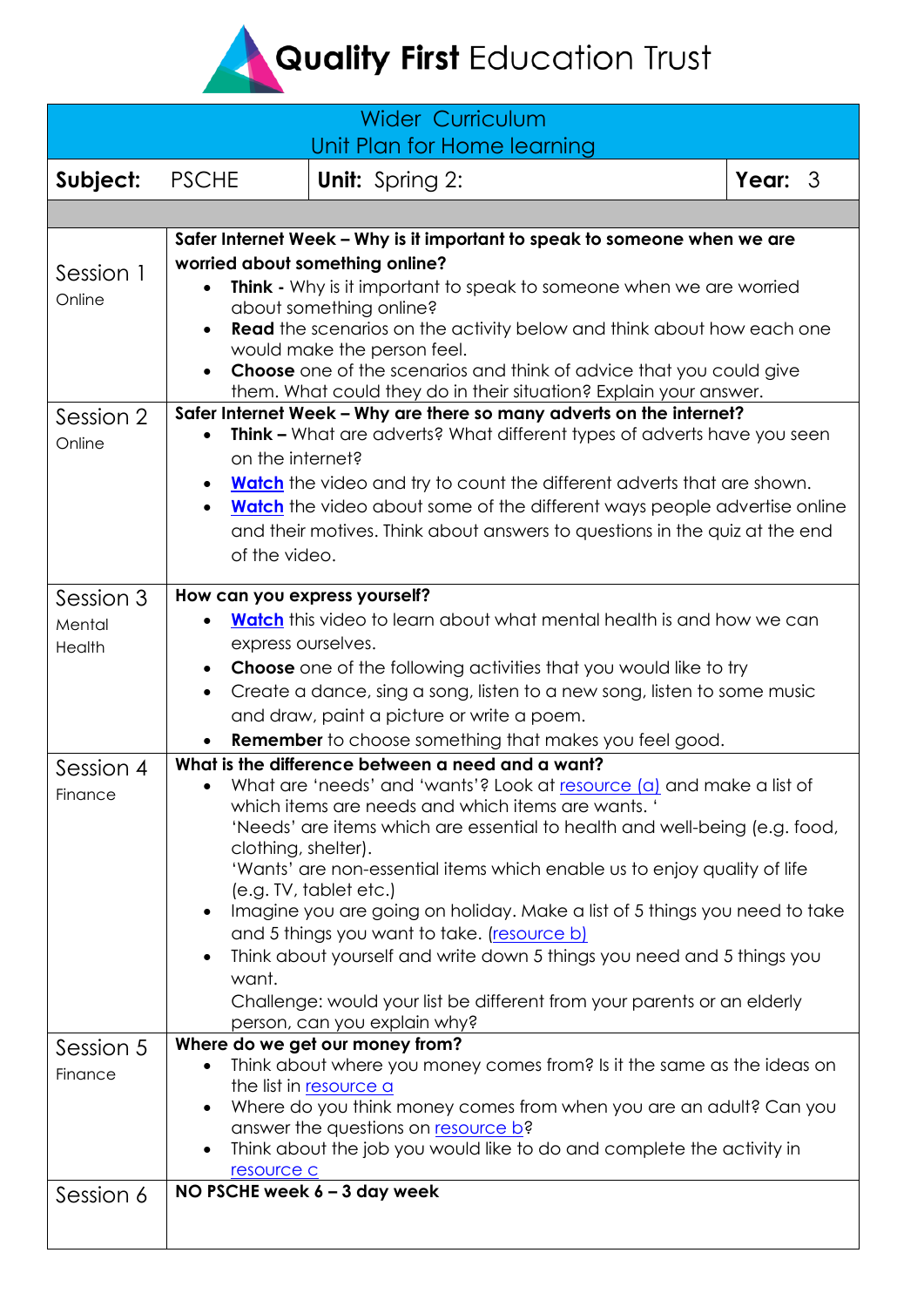## **Lesson 1 – Online Safety The Safety [Top of page](#page-0-0)**



#### **Example answer:**

I think that Sami should take a break from the game he is playing because it sounds like he is starting to get frustrated and might need some time to calm down.

### <span id="page-1-0"></span>**Lesson 4 - Finance**

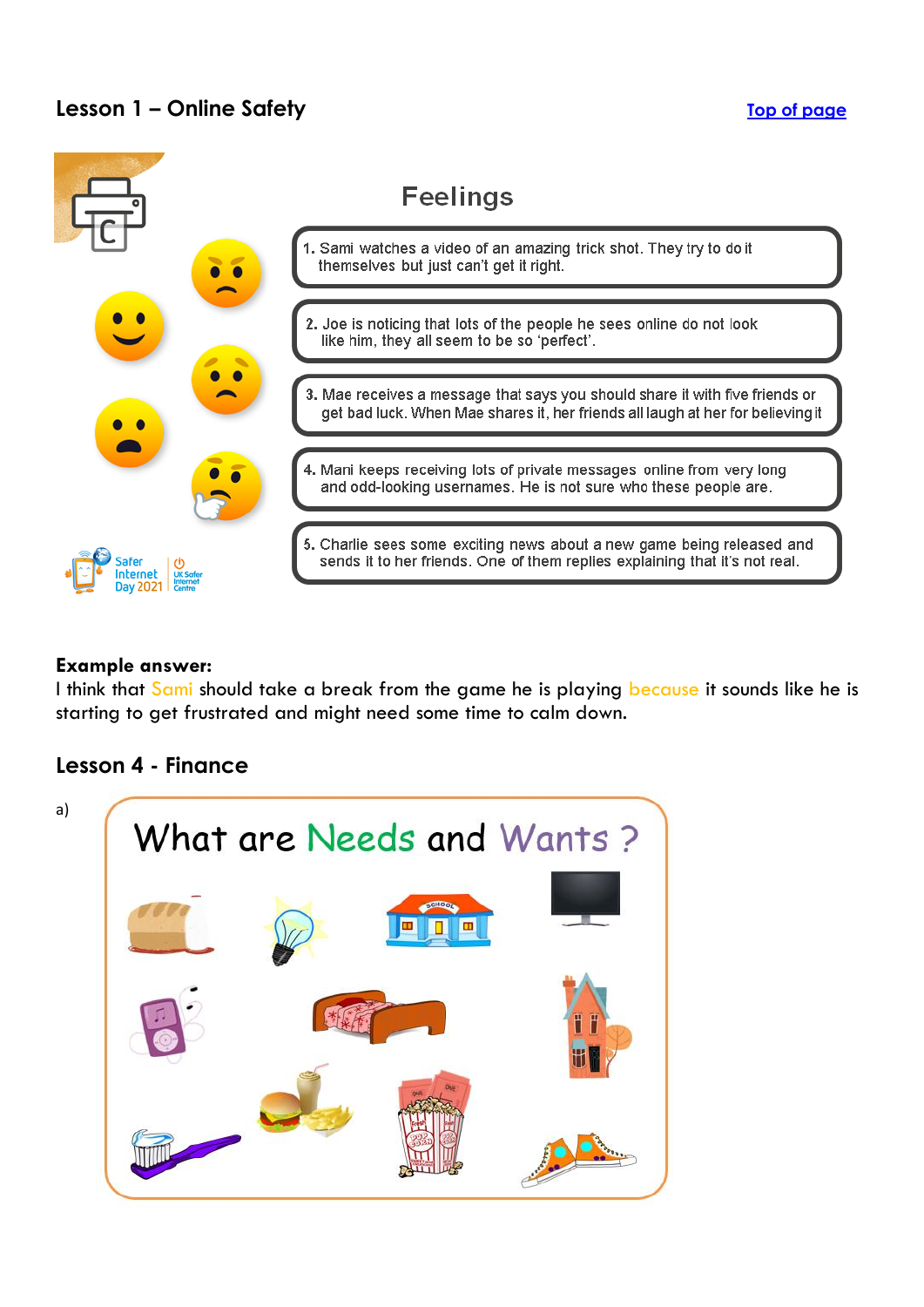# Make a list of 5 things you would NEED and 5 things you would WANT.... Make a list of 5 things you would NEED and 5 things you would WANT... **Need Want**

**[Top of page](#page-0-0)**

### <span id="page-2-0"></span>**Lesson 5**

b.